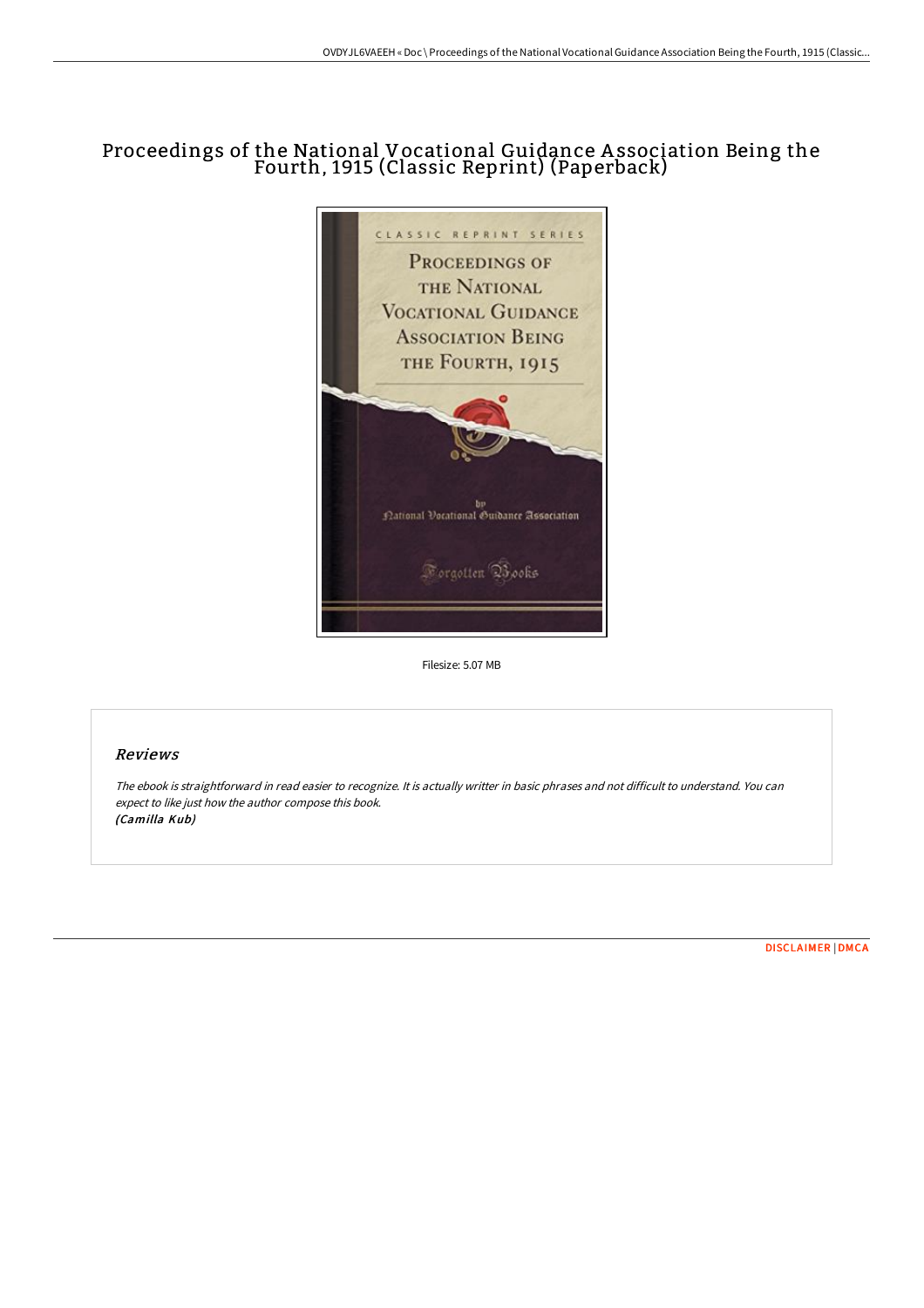### PROCEEDINGS OF THE NATIONAL VOCATIONAL GUIDANCE ASSOCIATION BEING THE FOURTH, 1915 (CLASSIC REPRINT) (PAPERBACK)



To download Proceedings of the National Vocational Guidance Association Being the Fourth, 1915 (Classic Reprint) (Paperback) PDF, please click the link below and download the ebook or get access to other information that are related to PROCEEDINGS OF THE NATIONAL VOCATIONAL GUIDANCE ASSOCIATION BEING THE FOURTH, 1915 (CLASSIC REPRINT) (PAPERBACK) book.

Forgotten Books, 2018. Paperback. Condition: New. Language: English . Brand New Book \*\*\*\*\* Print on Demand \*\*\*\*\*. Excerpt from Proceedings of the National Vocational Guidance Association Being the Fourth, 1915 Every human organization is subject to reformation, in fact must be revised and re-organize d from time to time to insure its very exist ence. If such reformation is gradual, and comes mainly from vital in?uences within the organization, we call it evolution. If it comes abruptly, because of pressure from without, we call it revolution. The Public School System is no exception to this rule. If, for too long a period, it fails to re-adjust itself to the needs of the people it is sure to be acted upon by in?uences from without, and this action, if it assumes sufficient proportions, may constitute a real demand. Both industrial education and vocational guidance have been demanded by agencies outside of the school, but I think we may safely say that the vocational guidance movement today represents the most serious and conscious eFort, on the part of American educators, to save the public school system from needless revolution by adequate re adjustment and growth from within. In the past very largely, and in the present frequently, the schools take too seriously their Selective function. That is to say it has been the business of the sixth grade to determine What children should have a seventh grade education; of the eighth grade to determine what children Should have a high School education; of the high school to determine what pupils should go to college; and of the college to certify those who ought to. Attempt work in the professional Schools. In short, the business of the school at each step of the way has been to select those who are fit to...

 $\mathbb{R}$ Read [Proceedings](http://www.bookdirs.com/proceedings-of-the-national-vocational-guidance-.html) of the National Vocational Guidance Association Being the Fourth, 1915 (Classic Reprint) (Paperback) Online

Download PDF [Proceedings](http://www.bookdirs.com/proceedings-of-the-national-vocational-guidance-.html) of the National Vocational Guidance Association Being the Fourth, 1915 (Classic Reprint) (Paperback)